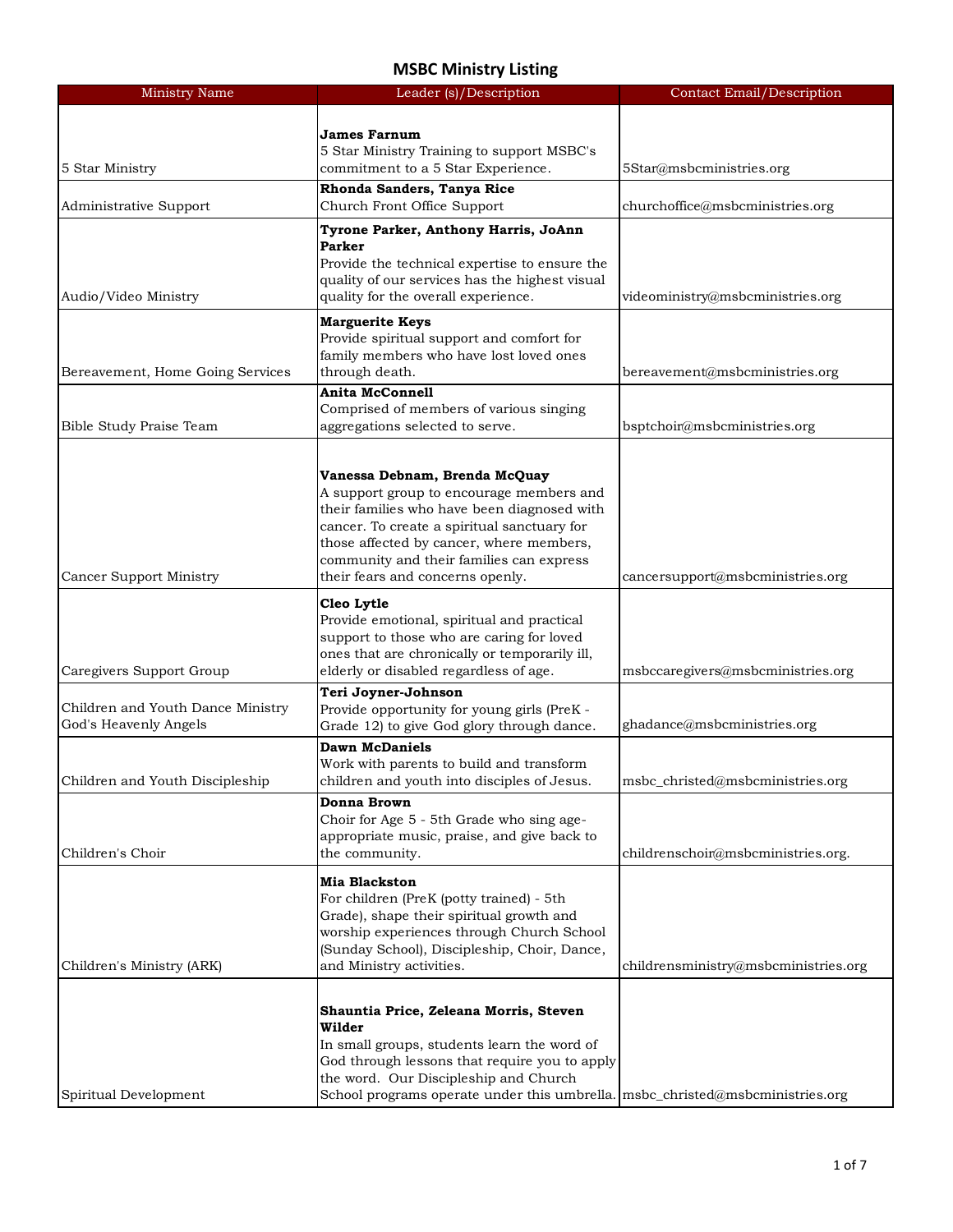| <b>Ministry Name</b> | Leader (s)/Description                                     | <b>Contact Email/Description</b>      |
|----------------------|------------------------------------------------------------|---------------------------------------|
|                      | Michael Durry, Imani Rose                                  |                                       |
|                      | Provide Education about a chronic diseases                 |                                       |
|                      | that affect our population, such as Diabetes               |                                       |
| Chronic Illness      | class, etc.                                                | wellness@msbcministries.org           |
|                      |                                                            |                                       |
|                      | Darien Nolin                                               |                                       |
|                      | Maintain connections with MSBC students                    |                                       |
|                      | who are enrolled in college locally and abroad             |                                       |
|                      | and the Ministry of Morning Star. Engage                   |                                       |
| College Ministry     | local students who are seeking to bond with a<br>ministry. | collegemin@msbcministries.org         |
|                      |                                                            |                                       |
|                      |                                                            |                                       |
|                      | Velvet Bryant, Angela Williams                             |                                       |
|                      | Spread the Gospel of Jesus Christ through                  |                                       |
|                      | ASL, helping the Deaf and Hard-Of-Hearing                  |                                       |
|                      | realize the assurance of their salvation as                |                                       |
| Deaf Ministry        | they grow in their knowledge of Christ.                    | DeafMinistry@msbcministries.org       |
|                      | Support individuals as they journey through                |                                       |
|                      | the separation and divorce process by                      |                                       |
|                      | utilizing the nationally recognized Divorce                |                                       |
| Divorce Care         | Care curriculum.                                           | divorcecare@msbcministries.org        |
|                      |                                                            |                                       |
|                      | <b>Shina Castin</b>                                        |                                       |
|                      | Support group for the children of parents who              |                                       |
|                      | are experiencing separation or divorce to help             |                                       |
|                      | with transition utilizing the nationally                   |                                       |
| Divorce Care Kids    | recognized Divorce Care curriculum                         | divorcecare@msbcministries.org        |
|                      |                                                            |                                       |
|                      | Leslie Crawford, Sonja Freeman                             |                                       |
|                      | Coordinate family oriented activities for the              |                                       |
|                      | ministry ensuring that adults become the                   |                                       |
| Family Life Ministry | primary faith influencers of their family.                 | FamilyLifeMinistry@msbcministries.org |
|                      |                                                            |                                       |
|                      |                                                            |                                       |
|                      | Ericka Fowlkes, Imani Rose, Monica Gray                    |                                       |
|                      | This ministry supports medical emergencies                 |                                       |
|                      | that may happen within our congregation and                |                                       |
|                      | is comprised of Health Care Professionals that             |                                       |
| First Responders     | give First Aid and CPR.                                    | wellness@msbcministries.org           |
|                      |                                                            |                                       |
|                      | Gina Graves-Longus, Chene Johnson                          |                                       |
|                      | Ministering with the love of Christ the                    |                                       |
|                      | importance of establishing and maintaining a               |                                       |
|                      | positive and healthy lifestyle through                     |                                       |
|                      | education and risk behavior modification in                |                                       |
|                      | the areas of exercise, nutrition, and disease              |                                       |
| Fitness & Nutrition  | prevention.                                                | wellness@msbcministries.org           |
|                      |                                                            |                                       |
|                      | Helen Carpenter, Joseph Sanders                            |                                       |
|                      | Serve members of the church and community                  |                                       |
|                      | with food and provide connections to                       |                                       |
| Food Pantry          | additional community resources.                            | FoodPantry@msbcminitries.org          |
|                      |                                                            |                                       |
|                      | <b>Deirdre Taylor</b>                                      |                                       |
|                      | Provide education and training with regards                |                                       |
| <b>GED Ministry</b>  | to the GED program and curriculum.                         | CFE@msbcministries.org                |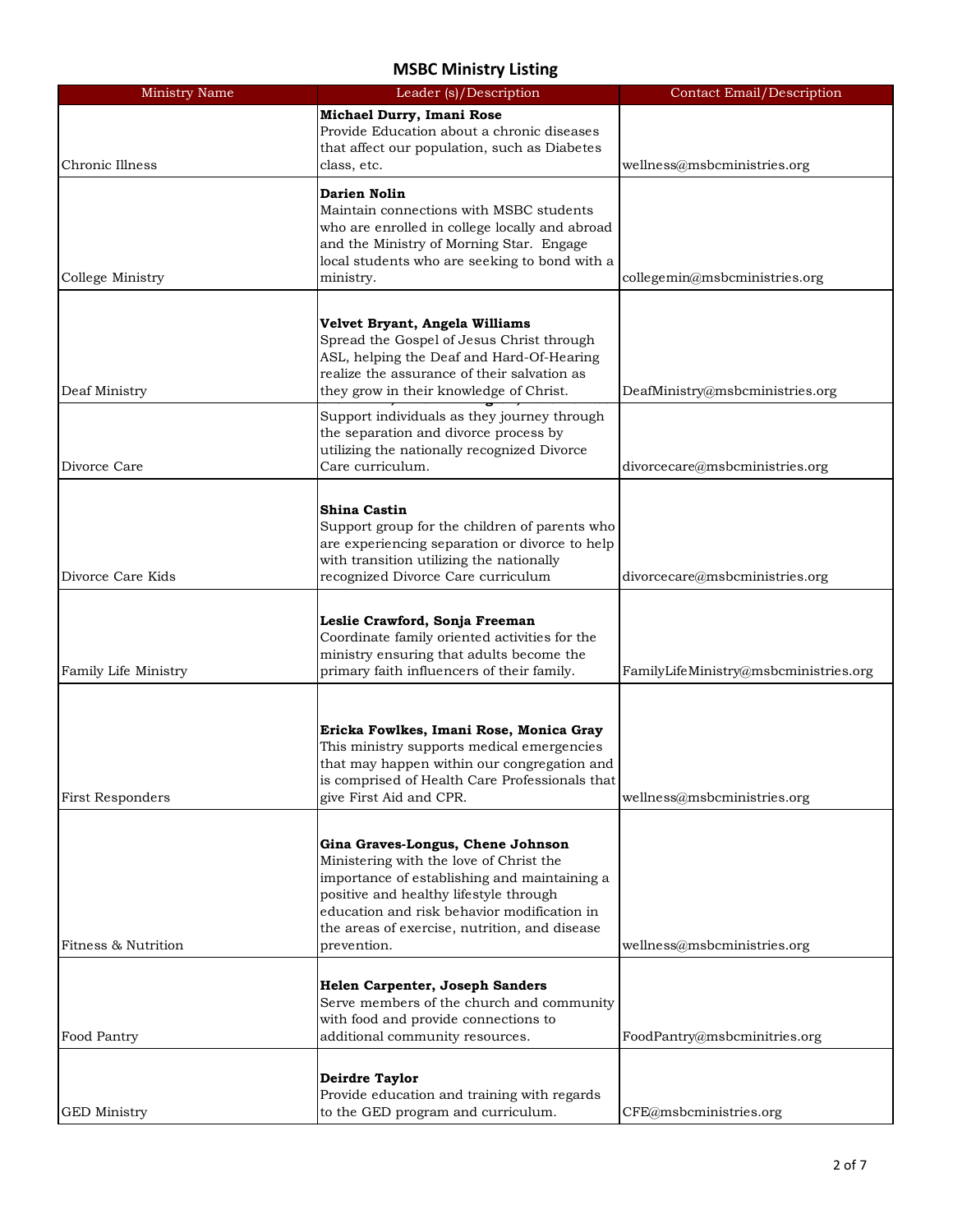| <b>Ministry Name</b>              | Leader (s)/Description                                                                       | <b>Contact Email/Description</b>     |
|-----------------------------------|----------------------------------------------------------------------------------------------|--------------------------------------|
|                                   | Warnette Moultrie, Imani Rose                                                                |                                      |
|                                   | Provide an opportunity for young boys (PreK-                                                 |                                      |
| Boys Dance/Step Team              | Grade 5) to give God glory through dance and                                                 |                                      |
| God's Little Soldiers             | step.                                                                                        | GLSDance@msbcministries.org          |
|                                   | Tonia Carrington, Delores Turner                                                             |                                      |
|                                   | Missionaries who spread the gospel of Jesus                                                  |                                      |
|                                   | Christ through services to the sick and shut-                                                |                                      |
|                                   | in, including those who are confined to                                                      |                                      |
|                                   | nursing homes, mental institutions, group                                                    |                                      |
| <b>Great Commission</b>           | homes, and shelters.                                                                         | greatcommission@msbcministries.org   |
|                                   | David Mason, Theda Bradley                                                                   |                                      |
|                                   | Greet, welcome, and assist members and                                                       |                                      |
| Greeters Ministry                 | visitors.                                                                                    | greeters@msbcministries.org          |
|                                   |                                                                                              |                                      |
|                                   | <b>Imani Rose</b>                                                                            |                                      |
|                                   | A nationally recognized comprehensive Christ-                                                |                                      |
| <b>Grief Ministry</b>             | centered support group that helps persons<br>find their way through loss of any type.        |                                      |
|                                   |                                                                                              | griefministry@msbcministries.org     |
|                                   | Direct traffic and assist with parking                                                       |                                      |
| Guardian Ministry                 | throughout the campus.                                                                       | guardian@msbcministries.org          |
|                                   |                                                                                              |                                      |
|                                   | <b>Imani Rose</b>                                                                            |                                      |
|                                   | Serve as medical professional volunteers to                                                  |                                      |
|                                   | aid the MSBC community in emergencies.<br>Also provide educational literature and            |                                      |
| H.E.A.L.T.H. Ministry (Healing    | screenings to help persons maintain a healthy                                                |                                      |
| Empowerment & Living Through Him) | lifestyle.                                                                                   | wellness@msbcministries.org          |
|                                   |                                                                                              |                                      |
|                                   | Ericka Fowlkes, Hazel Jones-Parker,                                                          |                                      |
|                                   | <b>Monica Gray</b>                                                                           |                                      |
|                                   | Provide quality services and programs that                                                   |                                      |
|                                   | focus on wellness, disease prevention, health                                                |                                      |
|                                   | promotion, and wholeness to the body of                                                      |                                      |
| <b>HEALTH Special Projects</b>    | Christ and the community to persons of all<br>ages through Health awareness programs.        | wellness@msbcministries.org          |
|                                   |                                                                                              |                                      |
|                                   | Lisa Nettles, Keonya Chase, Shirl Grant                                                      |                                      |
|                                   | Provide 5 Star service to all visitors, members,                                             |                                      |
|                                   | and guests with the utmost respect and                                                       |                                      |
|                                   | quality at all times. Available and ready to<br>assist persons with the latest and most      |                                      |
|                                   | current information regarding MSBC to make                                                   |                                      |
|                                   | sure each person has their needs met and                                                     |                                      |
| Information Center                | satisfied.                                                                                   | informationcenter@msbcministries.org |
|                                   | John Bumbray, Racquel Barnes                                                                 |                                      |
|                                   | Equip and empower the congregation into a                                                    |                                      |
|                                   | deeper realm of prayer to mobilize and teach                                                 |                                      |
|                                   | each believer to pray for and share the                                                      |                                      |
| Intercessors                      | gospel.                                                                                      | intercessors@msbcministries.org      |
|                                   | <b>Anthony Brown</b>                                                                         |                                      |
| Marketing/                        | Create consistent messaging for the ministry<br>with overall responsibility for the church's |                                      |
| Communication                     | brand and communications.                                                                    | marketing@msbcministries.org         |
|                                   | <b>Lisa Garry</b>                                                                            |                                      |
|                                   | Ministry works to Visually enhance the                                                       |                                      |
|                                   | worship experience using graphics and video                                                  |                                      |
| Media Arts Ministry               | imagery.                                                                                     | mediaarts@msbcministries.org         |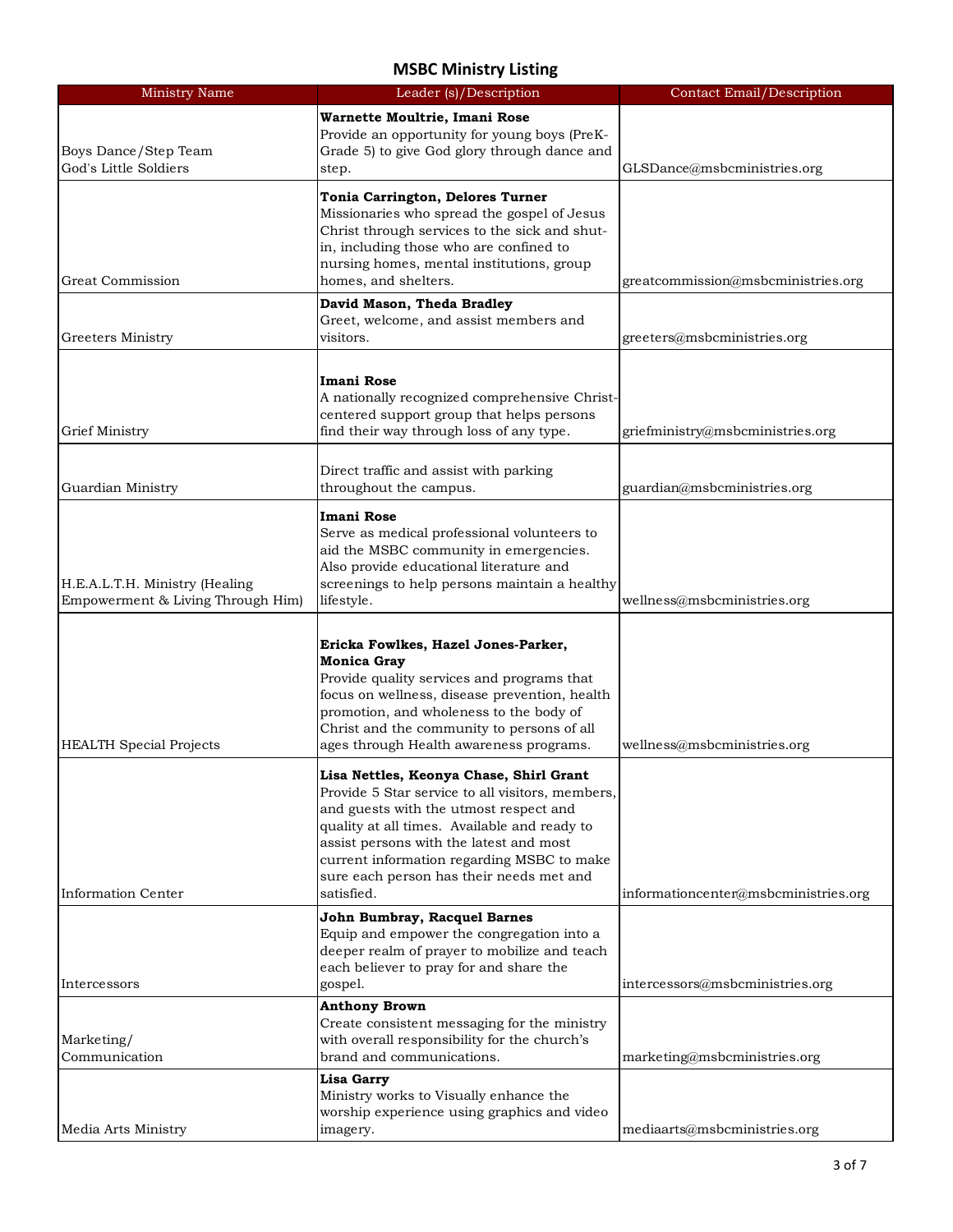| <b>Ministry Name</b>               | Leader (s)/Description                                                                   | <b>Contact Email/Description</b>      |
|------------------------------------|------------------------------------------------------------------------------------------|---------------------------------------|
|                                    | Lawrence Townes, Darryl Dancy                                                            |                                       |
|                                    | Choir for men 18 and older who sing via                                                  |                                       |
|                                    | multiple styles and genres in order to inspire                                           |                                       |
| Men's Choir                        | others to worship God.                                                                   | menchoir@msbcministries.org           |
|                                    |                                                                                          |                                       |
|                                    | James Pierce, Devon Parham                                                               |                                       |
|                                    | Encourage and empower men to fulfill their                                               |                                       |
|                                    | purpose by connecting them to Christ                                                     |                                       |
| Men's Ministry                     | through relationship and fellowship.                                                     | MensMinistry@msbcministries.org       |
|                                    | Terri Jones, Ruth Baker                                                                  |                                       |
| Ministry Engagement                | Increase awareness and participation in the<br>ministries offered by MSBC                | MinistryEngagement@msbcministries.org |
|                                    | Anita McConnell, Tara Harris, Gerard                                                     |                                       |
| <b>MSBC</b> Band                   | Moore                                                                                    | Band@msbcministries.org               |
|                                    | <b>Shauntia Price</b>                                                                    |                                       |
|                                    | Receive and orient new members as they                                                   |                                       |
| New Members                        | begin their MSBC journey.                                                                | newmembers@msbcministries.org         |
|                                    | <b>Latonia Sanders</b>                                                                   |                                       |
|                                    | Provide still photography for the purpose of                                             |                                       |
| Photography Ministry               | marketing and archiving ministry.                                                        | photo@msbcministries.org              |
|                                    |                                                                                          |                                       |
|                                    | Aoctavia Miller, Kathy Evans                                                             |                                       |
|                                    | Selected members whose purpose is to set an                                              |                                       |
|                                    | atmosphere of praise and worship conducive                                               |                                       |
| Praise and Worship Team            | for the manifested presence of God to abide.                                             | pawtchoir@msbcministries.org          |
|                                    | <b>Staff</b>                                                                             |                                       |
|                                    | Inform Church Leadership to pray for                                                     |                                       |
| Prayer Requests                    | individuals requesting prayer.                                                           | prayerrequests@msbcministries.org     |
|                                    | Michael Smith, Rishawn White                                                             |                                       |
|                                    | Prison Ministry shares the love of Jesus<br>Christ with persons who are incarcerated and |                                       |
|                                    | their family members. The Ministry is also                                               |                                       |
|                                    | available to assist ex-offenders in their return                                         |                                       |
|                                    | to society outside of the jail and prison walls.                                         |                                       |
|                                    | The Ministry currently hosts services, Bible                                             |                                       |
|                                    | Studies and Discipleship programs at six                                                 | prisonministry@msbcministries.org     |
| Prison Ministry                    | different institutions.                                                                  | penpals@msbcministries.org            |
|                                    |                                                                                          |                                       |
|                                    | Produce/reproduce materials (tickets, copies,                                            |                                       |
| <b>Publications Ministry</b>       | etc.) from other ministries within MSBC.                                                 | pub@msbcministries.org                |
|                                    |                                                                                          |                                       |
|                                    | <b>Hazel Parker-Jones</b>                                                                |                                       |
|                                    | AIDS awareness ministry committed to                                                     |                                       |
|                                    | community and congregational education                                                   |                                       |
| RAAYS Of Hope                      | regarding HIV and AIDS (which the ministry<br>emphasizes is 100% preventable.)           | raaysofhope@msbcministries.org        |
|                                    | Dr. Carla Debnam                                                                         |                                       |
| Renaissance Christian Counselling  | Licensed, Christian counseling for the church                                            |                                       |
| Center                             | and the community.                                                                       | renaissancecenter@msbcministries.org  |
|                                    |                                                                                          |                                       |
|                                    | Sylvia Chambers, Lela Clemons, Sarah                                                     |                                       |
|                                    | Watkins                                                                                  |                                       |
|                                    | Committed to engage seniors (55 and older) in                                            |                                       |
| Senior Ministry (Pearls of Wisdom) | activities to keep them alert and active.                                                | seniors@msbcministries.org            |
|                                    | <b>Helen Carpenter</b>                                                                   |                                       |
| SHARE (Self Help and Resource      | SHARE provides monthly opportunities for                                                 |                                       |
| Exchange)                          | food (grocery) packages.                                                                 | share@msbcministries.org              |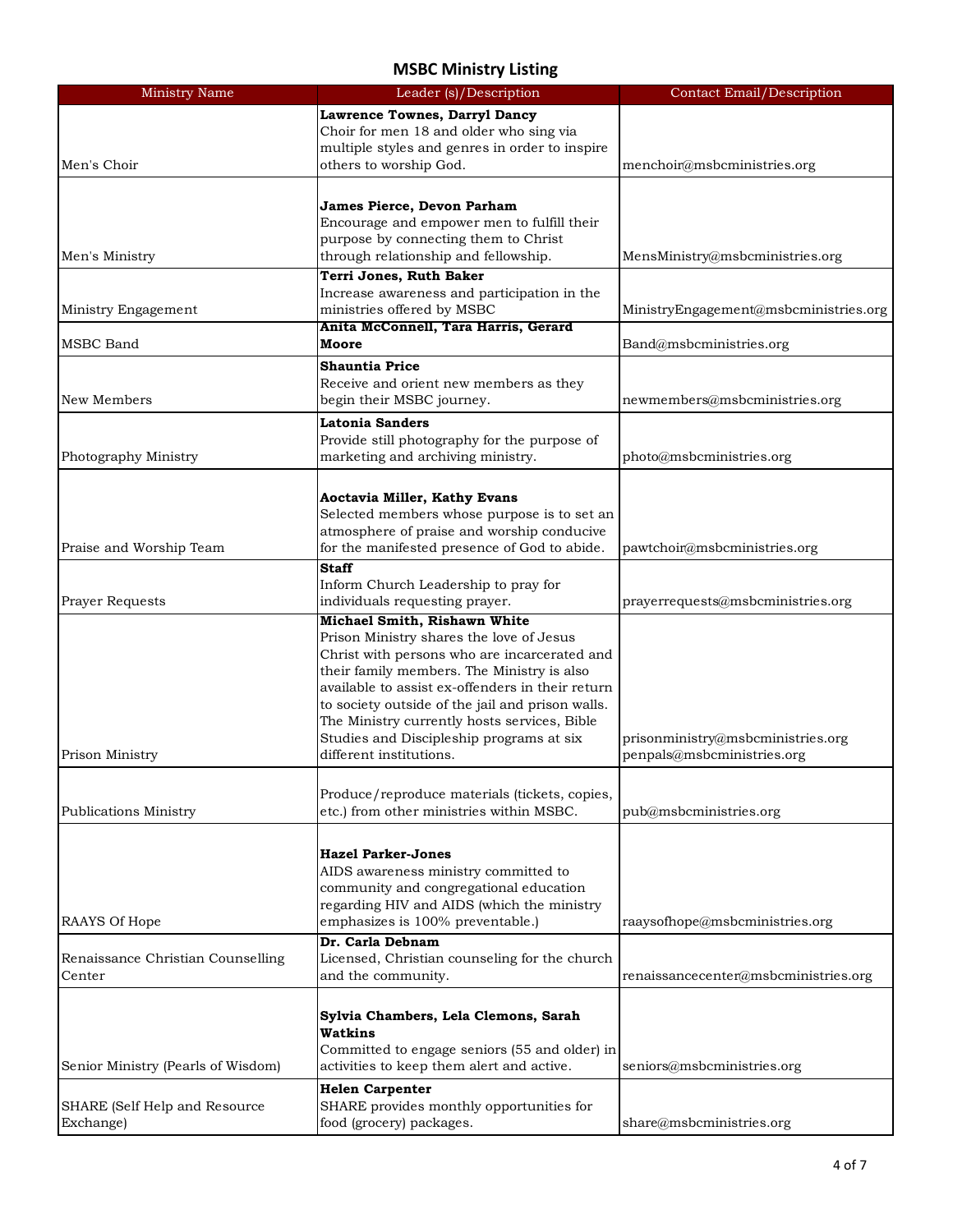| <b>Ministry Name</b>           | Leader (s)/Description                                                                        | <b>Contact Email/Description</b>   |
|--------------------------------|-----------------------------------------------------------------------------------------------|------------------------------------|
|                                | <b>Carol Richardson</b>                                                                       |                                    |
|                                | An opportunity for persons with similar                                                       |                                    |
|                                | interests to come together and fellowship                                                     |                                    |
|                                | building relationships and establishing                                                       |                                    |
| Small Groups                   | connections.                                                                                  | smallgroups@msbcministries.org     |
|                                |                                                                                               |                                    |
|                                | <b>Charlee Childs</b>                                                                         |                                    |
|                                | Build theologically grounded, collaborative<br>strategies to examine and actively participate |                                    |
|                                | in solutions to end social inequities and                                                     |                                    |
| Social Actions Ministry        | injustices.                                                                                   | SocialActions@msbcministries.org   |
|                                | <b>Anthony Brown</b>                                                                          |                                    |
|                                | Support ministry events by connecting Social                                                  |                                    |
| Social Media                   | Media viewers and supporters.                                                                 | msbcsocial@msbcministries.org      |
|                                |                                                                                               |                                    |
|                                |                                                                                               |                                    |
|                                | Donna Wilson, Celeste Perry-Winn                                                              |                                    |
|                                | Provide resources and education to families                                                   |                                    |
|                                | regarding management of persons with                                                          |                                    |
|                                | special needs. Also, helps support the special                                                |                                    |
|                                | needs of persons during our Church school                                                     |                                    |
| Special Needs                  | and other church events.                                                                      | wellness@msbcministries.org        |
|                                | <b>Carl Williams</b>                                                                          |                                    |
| Star Conference Center         | Exclusive banquet facility owned and                                                          |                                    |
|                                | operated by the ministry.                                                                     | starcenter@msbcministries.org      |
|                                |                                                                                               |                                    |
|                                | Anita Jones, Joyce Phillips                                                                   |                                    |
|                                | This program is designed to help those                                                        |                                    |
|                                | struggling with addictions, hurts, habits and                                                 |                                    |
|                                | hang-ups by showing them the loving power                                                     |                                    |
|                                | of Jesus Christ through a recovery process.                                                   |                                    |
|                                | The program promotes a Biblical recovery                                                      |                                    |
|                                | process with scripture, teachings and Small                                                   |                                    |
| TGIF Celebrate Recovery        | Group sessions at its foundation.                                                             | msbc_tgif@msbcministries.org       |
|                                | Ralph Jackson                                                                                 |                                    |
|                                | Prepare members in communication and                                                          |                                    |
| Toastmasters                   | leadership.                                                                                   | toastmasters@msbcministries.org    |
|                                |                                                                                               |                                    |
|                                | Valerie Hickson, Kevin Orange<br>Manage the flow of worshippers as they enter,                |                                    |
|                                | exit, and participate in worship services and                                                 |                                    |
| Ushers                         | special events.                                                                               | UshersAdmin@msbcministries.org     |
|                                | Kim Henson, Kim Carter                                                                        |                                    |
| Ushers - Female                | Female Ushers (Age 18+)                                                                       | UshersFemale@msbcministries.org    |
|                                | Valerie Hickson                                                                               |                                    |
| Ushers - Juniors               | Children Ushers (Ages 11 and under)                                                           | UshersJr@msbcministries.org        |
|                                | Michael Henson, Oda Tynes                                                                     |                                    |
| Ushers - Male                  | Male Ushers (Age 18+)                                                                         | UshersMale@msbcministries.org      |
|                                |                                                                                               |                                    |
|                                | Brandon Johnson, Adam Johnson                                                                 |                                    |
| Ushers - Young Adult and Youth | Young Adult and Youth Ushers (Ages 11 - 35)                                                   | UshersYYA@msbcministries.org       |
|                                |                                                                                               |                                    |
|                                | Carol Richardson, Akeena Chew                                                                 |                                    |
|                                | Assist with visitations for hospital visits,                                                  |                                    |
| Visitations                    | prayer, and calls by the Associate Ministers.                                                 | msbcvisitations@msbcministries.org |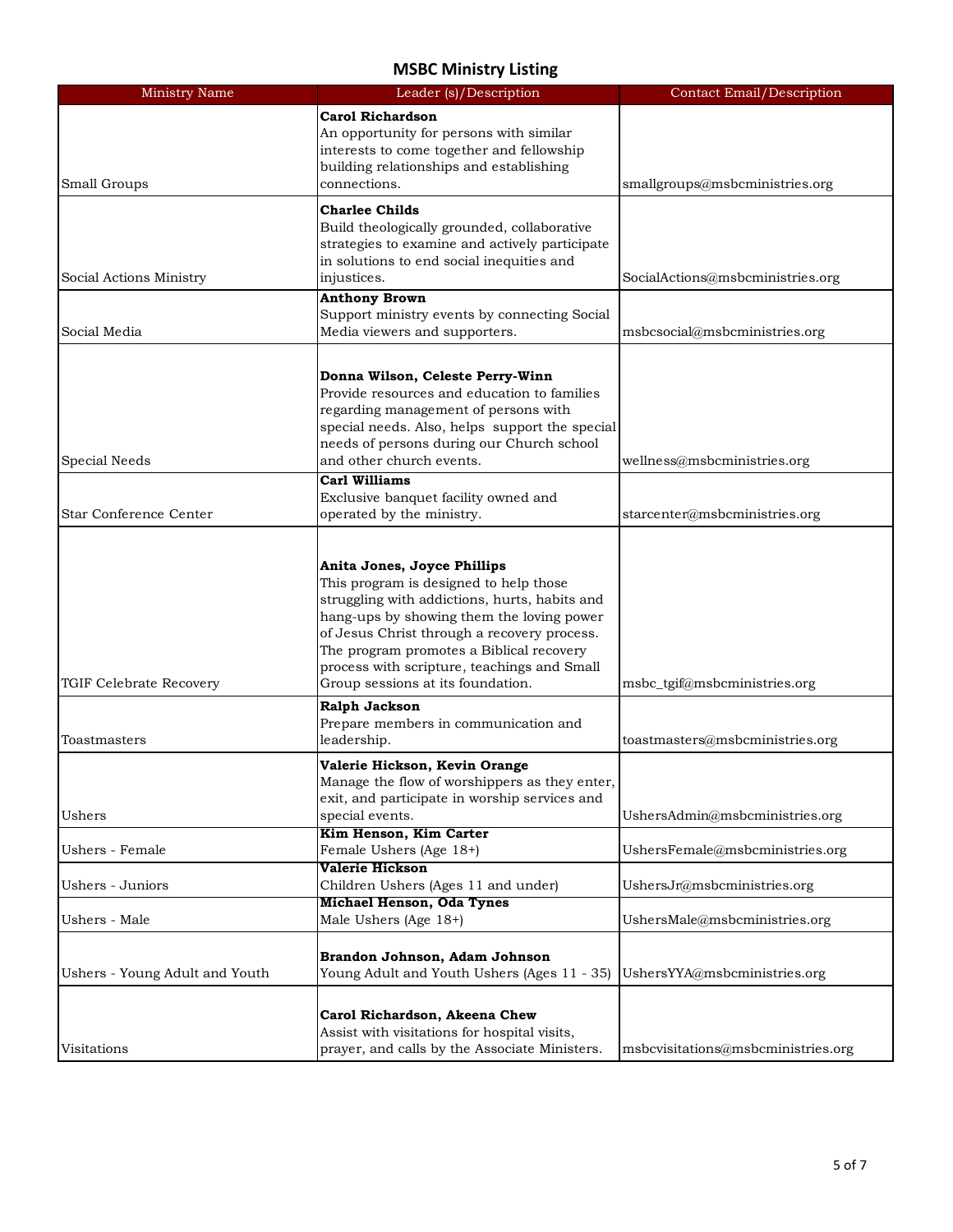| <b>Ministry Name</b>                               | Leader (s)/Description                                                                                                                                                                                                                                                                   | <b>Contact Email/Description</b>   |
|----------------------------------------------------|------------------------------------------------------------------------------------------------------------------------------------------------------------------------------------------------------------------------------------------------------------------------------------------|------------------------------------|
| Voices of Praise Choir                             | Anita McConnell, Angela Harrison<br>Choir comprised of all singing aggregations 18<br>and older who sing via multiple styles and<br>genres in order to inspire others to worship<br>God.                                                                                                 | vopchoir@msbcministries.org        |
|                                                    |                                                                                                                                                                                                                                                                                          |                                    |
| Volunteer Ministry                                 | <b>Rose Toran</b><br>Serve at repasts, celebrations, and events at<br>the request of other ministries on the MSBC<br>Campus.                                                                                                                                                             | volunteer@msbcministries.org       |
| Website Ministry                                   | <b>Anthony Brown</b><br>Support Church and Ministry news and<br>information by making regular updates to the<br>Church's website to keep the website current.                                                                                                                            | WebsiteMinistry@msbcministries.org |
| <b>Wedding Ministry</b>                            | <b>Vanessa Jones</b><br>Assist couples with the planning and<br>execution of their wedding ceremony within<br>the guidelines of Morning Star and in a way<br>that honors and glorifies God.                                                                                              | weddings@msbcministries.org        |
| What Now                                           | <b>Dawn McDaniels</b><br>Play a vital role in the spiritual growth and<br>experience of members by encouraging,<br>empowering and equipping individuals<br>through Christian Education classes,<br>connections and communication.                                                        | WhatNowMin@msbcministries.org      |
| Women's Dance Ministry<br>Anointed By Christ (ABC) | Warnette Moultrie, Shaneka Parham,<br><b>KaeShawn Stewart</b><br>ABC ministers on selected Sunday's and for<br>special church events. Routinely devote time<br>to fasting, prayer, meditating on<br>scripture and committing songs to memory in<br>preparation for ministry obligations. | abcdance@msbcministries.org        |
| Women's Ministry                                   | <b>Teresa Williams</b><br>Encourage and empower women to fulfill their<br>purpose by connecting them to Christ<br>through relationship and fellowship.                                                                                                                                   | WomensMinistry@msbcministries.org  |
| Worship and Arts                                   | Anita McConnell, Tara Harris,<br>Oversee all Worship and Arts Ministries,<br>including choirs and dancers<br>Tara narris, crystal Dorsey                                                                                                                                                 | WorshipArts@msbcministries.org     |
| Young Adult Choir                                  | Choir for ages 18 - 35 that ministers by<br>singing energetic, age-appropriate music,<br>such that the presentation of each song is<br>effective and life-changing to the choir<br>members and the church.                                                                               | YACChoir@msbcministries.org        |
| Young Adult Ministry                               | Corey Morton, WIII Crest<br>Provide spiritual and social outreach to men<br>and women. Promote moral and spiritual<br>structure in order to empower our lives as<br>disciples of Christ.                                                                                                 | CREWMinistry@msbcministries.org    |